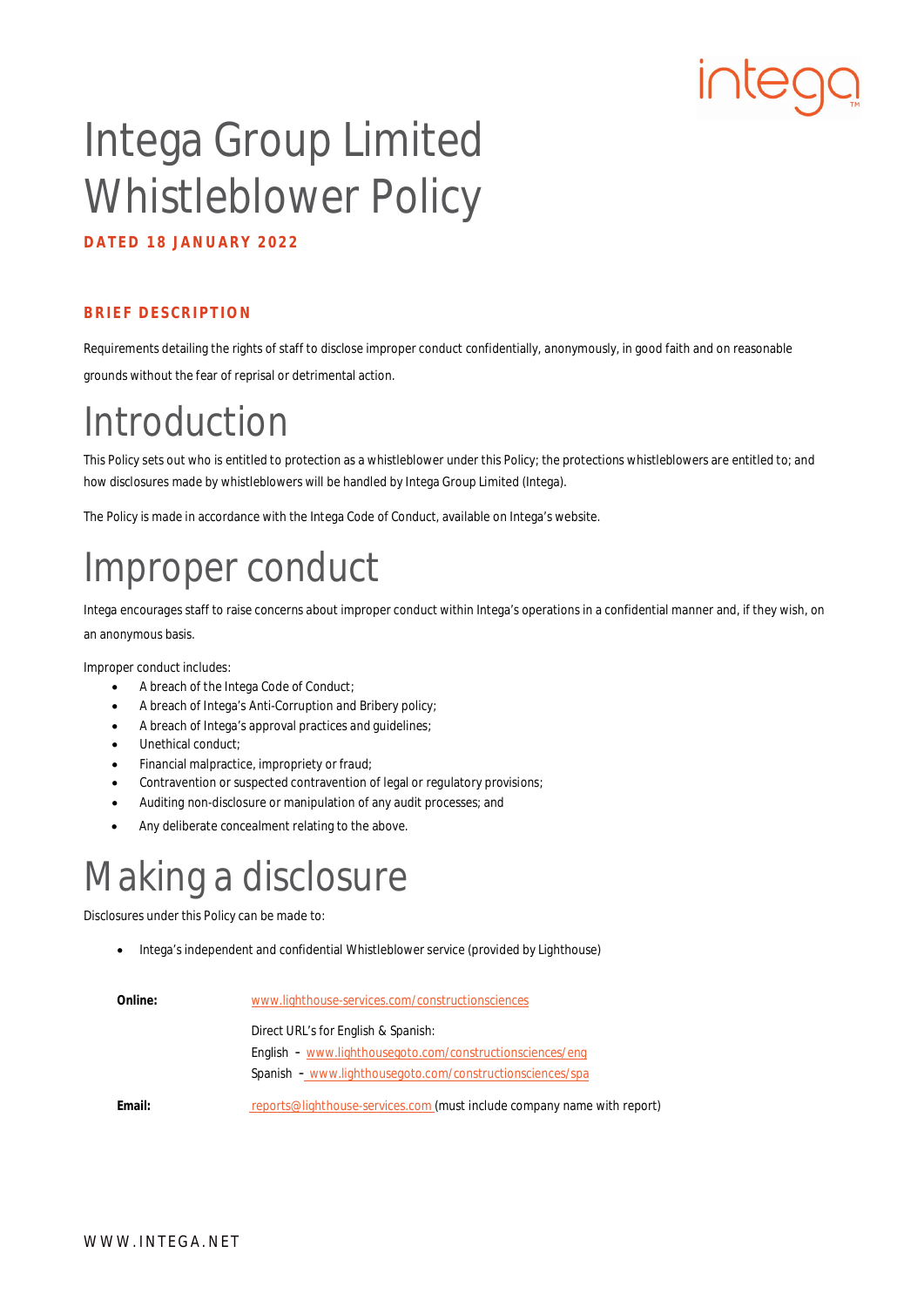**Toll-Free Telephone:**

English speaking USA and Canada: 844-580-0005 Spanish speaking USA and Canada: 800-216-1288 Spanish speaking Mexico: 01-800-681-5340 French speaking Canada: 855-725-0002 All other countries: 800-603-2869 (must dial country access code first [click here f](https://www.lighthouse-services.com/documentlink/International%20Toll-free%20Hotline%20Access%20Instructions.pdf)or access codes and dialing instructions) **Facsimile:** (215) 689-3885 (must include company name with report)

• The Company Secretary;

Telephone: 07 3518 2700 E-mail: [courtney.marsden@intega.net](mailto:courtney.marsden@intega.net) Mail: 1/17 Byres Street, Newstead QLD 4006

- Intega's Legal team (Refer to the Intega internal directory)
- A manager or member of senior management (Refer to the Intega internal directory)

Should a disclosure relate to a member of senior management, the Company Secretary will advise the Directors of Intega Group Limited . If the Company Secretary is implicated, then the Chief Executive Officer is advised.

Disclosures can be made by a current or former:

- officer or employee of the Intega Group;
- contractor or supplier of goods and services to the Intega Group, or their current and former employees;
- associate of the Intega Group; or
- family member of an individual mentioned above.

All disclosures under this policy will be treated in the strictest confidence. Disclosures under this policy can be made anonymously.

#### Protection of the Whistleblower

Where a person makes a disclosure in good faith and on reasonable grounds, Intega will act in the best interest of that person to protect them from any victimisation, adverse reaction or intimidation and ensure they will not be disadvantaged in their employment with Intega.

Where disclosures relate to breaches of the Corporations Act 2001 (Cth), to invoke the legislated protection provisions, the person making the disclosure ("Complainant") must identify themselves prior to making the disclosure. Under the legislation, the identity of the Complainant can only be disclosed to Australian Securities & Investments Commission, Australian Prudential Regulation Authority, Australian Federal Police, or the Commissioner of Taxation if the disclosure concerns the Intega Group's tax affairs or the tax affairs of an associate of the Intega Group. In all other circumstances, the identity of a Whistleblower (or information that is likely to lead to their identity becoming known) must be kept confidential unless the Whistleblower has consented to the disclosure.

#### Investigation of disclosures

Intega will investigate all disclosures of improper conduct made under this policy as soon as possible after receipt of the disclosure, removing any information which identifies or may identify the discloser of the information (the potential Whistleblower) prior to doing so (unless the potential Whistleblower has provided their consent to that disclosure). The investigation will be conducted in a timely, thorough, confidential, objective and impartial manner recognising the principles of natural justice and best practice investigative techniques. Complainants, where possible, will be provided with feedback regarding the outcome of the investigation.